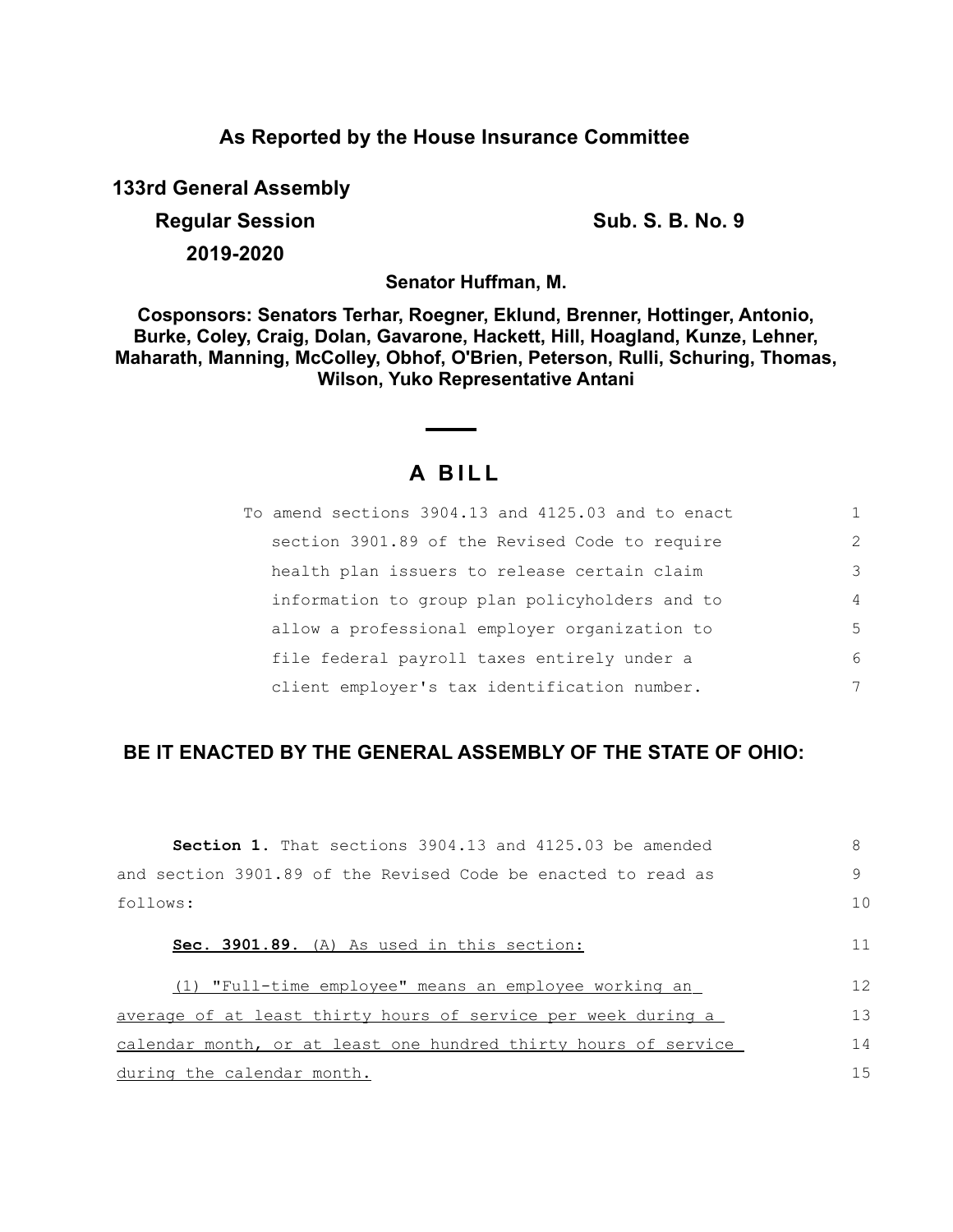### **Sub. S. B. No. 9 Page 2 As Reported by the House Insurance Committee**

| (2) "Group policyholder" means a policyholder for a health           | 16 |
|----------------------------------------------------------------------|----|
| insurance policy covering fifty or more full-time employees.         | 17 |
| "Group policyholder" includes an authorized representative of a      | 18 |
| group policyholder.                                                  | 19 |
| (3) "Health plan issuer" has the same meaning as in                  | 20 |
| section 3922.01 of the Revised Code.                                 | 21 |
| (B) (1) (a) A health plan issuer shall, upon request,                | 22 |
| release to each group policyholder monthly claims data and shall     | 23 |
| provide this data within thirty business days of receipt of the      | 24 |
| request.                                                             | 25 |
| (b) A health plan issuer shall not be required to release            | 26 |
| claims information as required in division $(B)$ $(1)$ $(a)$ of this | 27 |
| section more than once per calendar year per group policyholder.     | 28 |
| (2) The data released shall include all of the following             | 29 |
| with regard to the policy in question for the policy period          | 30 |
| immediately preceding or the current policy period, as requested     | 31 |
| by the policyholder:                                                 | 32 |
| (a) The net claims paid or incurred by month;                        | 33 |
| (b) (i) If the group policyholder is an employer, the                | 34 |
| monthly enrollment data by employee only, employee and spouse,       | 35 |
| and employee and family;                                             | 36 |
| (ii) If the group policyholder is not an employer, the               | 37 |
| monthly enrollment data shall be provided and organized in a         | 38 |
| relevant manner.                                                     | 39 |
| (c) Monthly prescription claims information;                         | 40 |
| (d) Paid claims over thirty thousand dollars, including              | 41 |
| claim identifier other than name and the date of occurrence, the     | 42 |
| amount paid toward each claim, and claimant health condition or      | 43 |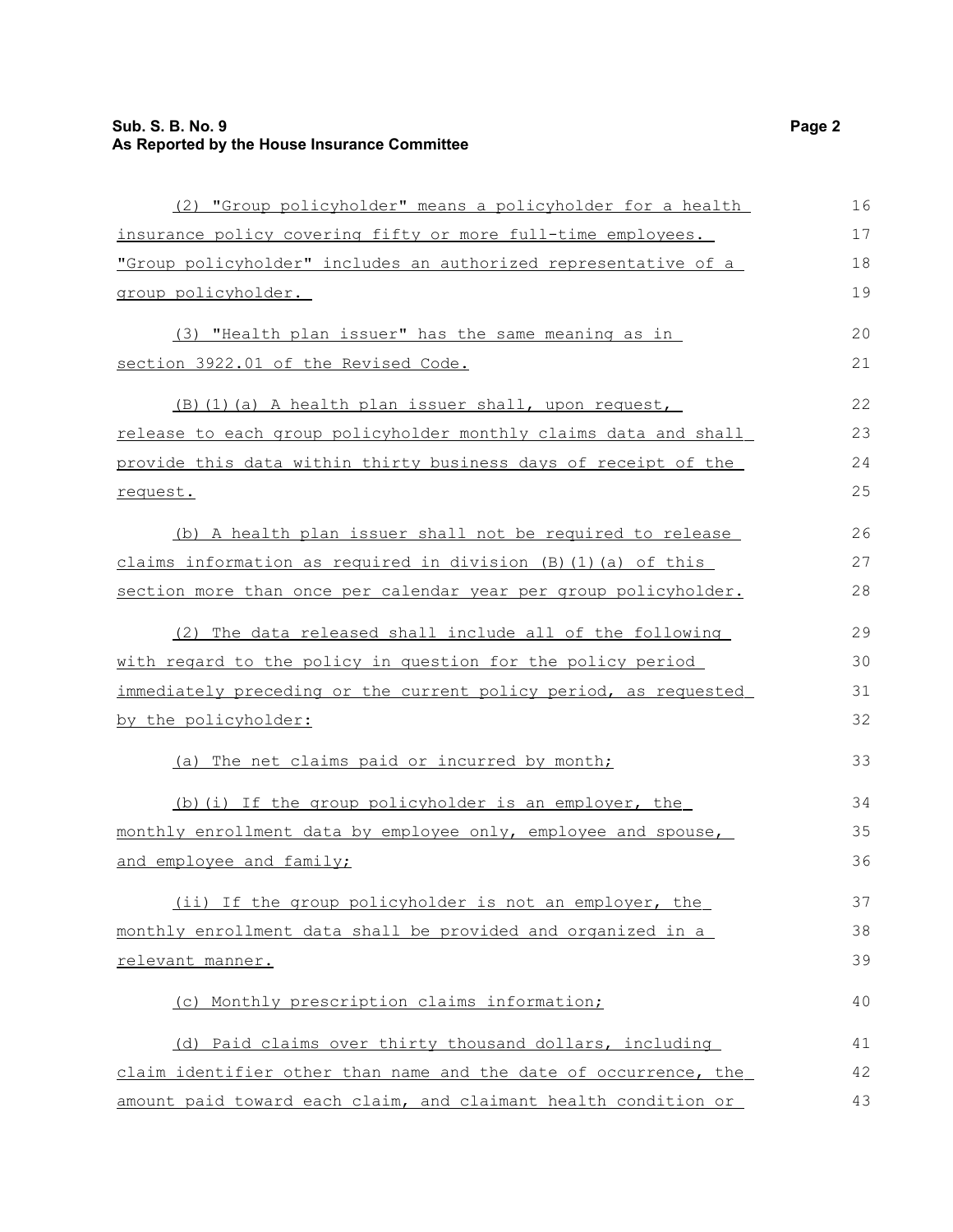### **Sub. S. B. No. 9 Page 3 As Reported by the House Insurance Committee**

diagnosis.

| (C) A health plan issuer that discloses data or                  | 45 |
|------------------------------------------------------------------|----|
| information in compliance with division (B) of this section may  | 46 |
| condition any such disclosure upon the execution of an agreement | 47 |
| with the policyholder absolving the health plan issuer from      | 48 |
| civil liability related to the use of such data or information.  | 49 |
| (D) A health plan issuer that provides data or information       | 50 |
| in compliance with division (B) of this section shall be immune  | 51 |
| from civil liability for any acts or omissions of any person's   | 52 |
| subsequent use of such data or information.                      | 53 |
| This section shall not be construed as authorizing the<br>(E)    | 54 |
| disclosure of the identity of a particular individual covered    | 55 |
| under the group policy, nor the disclosure of any covered        | 56 |
| individual's particular health insurance claim, condition, or    | 57 |
| diagnosis, which would violate federal or state law.             | 58 |
| (F) A group policyholder is entitled to receive protected        | 59 |
| health information under this section only after an              | 60 |
| appropriately authorized representative of the group             | 61 |
| policyholder makes to the health plan issuer a certification     | 62 |
| substantially similar to the following:                          | 63 |
| "I hereby certify and have demonstrated that the plan            | 64 |
| documents comply with the requirements of 45 C.F.R. 164.504 (f)  | 65 |
| (2) and that the group policyholder will safeguard and limit the | 66 |
| use and disclosure of protected health information that the      | 67 |
| policyholder may receive from the group health plan to perform   | 68 |
| plan administration functions."                                  | 69 |
| (G) A group policyholder that does not provide the               | 70 |
| certification required in division (F) of this section is not    | 71 |
| entitled to receive the protected health information described   | 72 |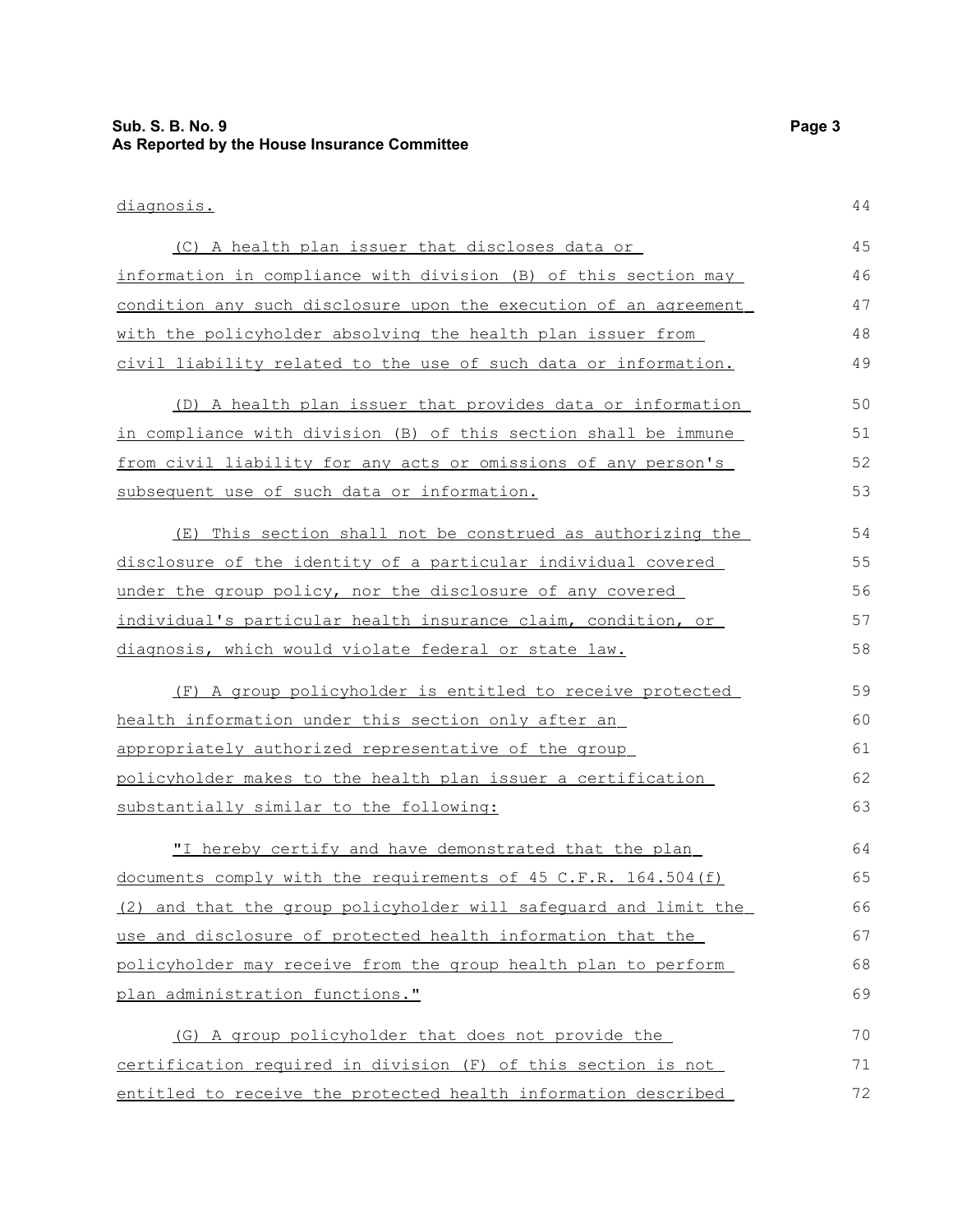### **Sub. S. B. No. 9 Page 4 As Reported by the House Insurance Committee**

| in division (B) (2) (d) of this section, but is entitled to      | 73  |
|------------------------------------------------------------------|-----|
| receive a report of claim information that includes the other    | 74  |
| information described under division (B) of this section.        | 75  |
| (H) Committing a series of violations of this section            | 76  |
| that, taken together, constitute a practice or pattern shall be  | 77  |
| considered an unfair or deceptive practice under sections        | 78  |
| 3901.19 to 3901.26 of the Revised Code.                          | 79  |
| (I) Nothing in this section shall be construed as                | 80  |
| prohibiting a health plan issuer from disclosing additional      | 81  |
| claims information beyond what is required by this section.      | 82  |
| Sec. 3904.13. No insurance institution, agent, or                | 83  |
| insurance support organization shall disclose any personal or    | 84  |
| privileged information about an individual collected or received | 85  |
| in connection with an insurance transaction, unless the          | 86  |
| disclosure is made pursuant to any of the following:             | 87  |
| (A) With the written authorization of the individual,            | 88  |
| provided:                                                        | 89  |
| (1) If such authorization is submitted by another                | 90  |
| insurance institution, agent, or insurance support organization, | 91  |
| the authorization meets the requirements of section 3904.06 of   | 92  |
| the Revised Code;                                                | 93  |
| (2) If such authorization is submitted by a person other         | 94  |
| than an insurance institution, agent, or insurance support       | 95  |
| organization, the authorization is dated, signed by the          | 96  |
| individual, and obtained one year or less prior to the date a    | 97  |
| disclosure is sought under this division.                        | 98  |
| (B) To a person other than an insurance institution,             | 99  |
| agent, or insurance support organization, provided such          | 100 |
| disclosure is reasonably necessary for the following reasons:    | 101 |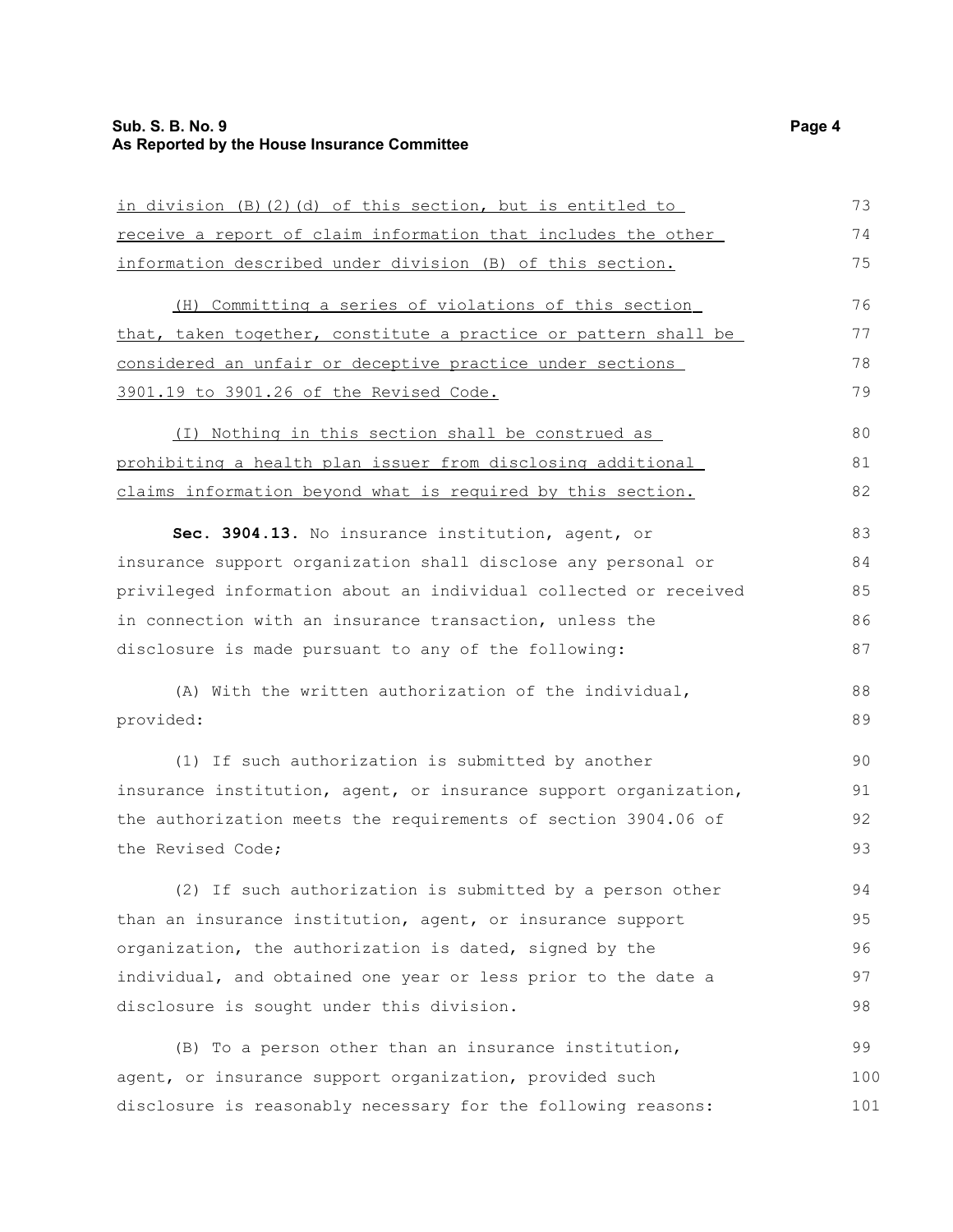#### **Sub. S. B. No. 9 Page 5 As Reported by the House Insurance Committee**

connection with insurance transactions;

(1) To enable such person to perform a business, professional, or insurance function for the disclosing insurance institution, agent, or insurance support organization, and such person agrees not to disclose the information further without the individual's written authorization unless the further disclosure either: (a) Would otherwise be permitted by this section if made by an insurance institution, agent, or insurance support organization; (b) Is reasonably necessary for such person to perform  $\pm t$ s the person's function for the disclosing insurance institution, agent, or insurance support organization. (2) To enable such person to provide information to the disclosing insurance institution, agent, or insurance support organization for the purpose of either: (a) Determining an individual's eligibility for an insurance benefit or payment; (b) Detecting or preventing criminal activity, fraud, material misrepresentation, or material nondisclosure in connection with an insurance transaction. (C) To an insurance institution, agent, insurance support organization, or self-insurer, provided the information disclosed is limited to that which is reasonably necessary either: (1) To detect or prevent criminal activity, fraud, material misrepresentation, or material nondisclosure in 102 103 104 105 106 107 108 109 110 111 112 113 114 115 116 117 118 119 120 121 122 123 124 125 126 127

(2) For either the disclosing or receiving insurance 129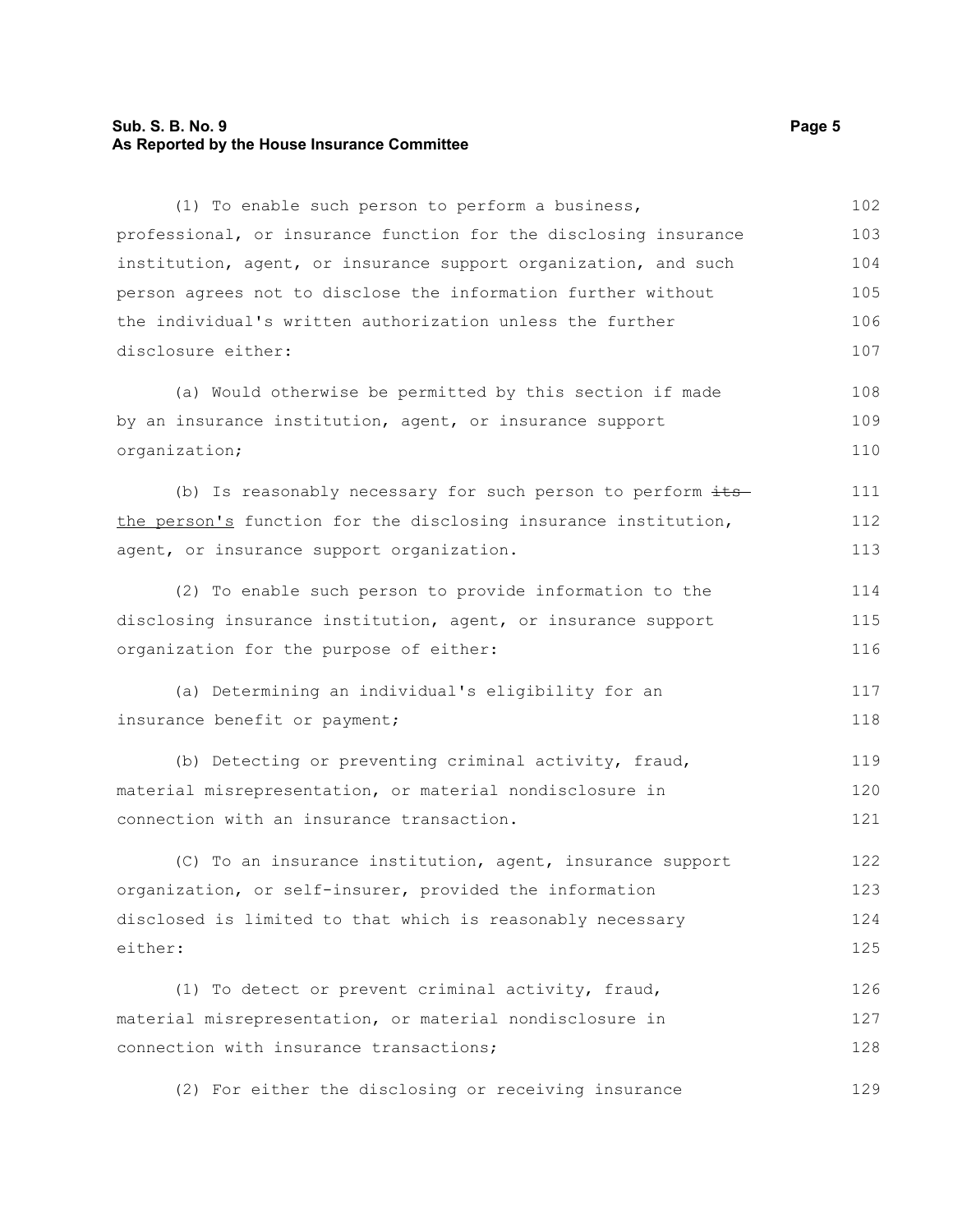#### **Sub. S. B. No. 9 Page 6 As Reported by the House Insurance Committee**

institution, agent, or insurance support organization to perform its function in connection with an insurance transaction involving the individual. 130 131 132

(D) To a medical care institution or medical professional for the purpose of verifying insurance coverage or benefits, informing an individual of a medical problem of which the individual may not be aware, or conducting an operations or services audit to verify the individuals treated by the medical professional or at the medical care institution. However, only such information may be disclosed as is reasonably necessary to accomplish any of the purposes set forth in this division. 133 134 135 136 137 138 139 140

```
(E) To an insurance regulatory authority;
                                                                       141
```
(F) To a law enforcement or other governmental authority to protect the interests of the insurance institution, agent, or insurance support organization in preventing or prosecuting the perpetration of fraud upon it; or if the insurance institution, agent or insurance support organization reasonably believes that illegal activities have been conducted by the individual; 142 143 144 145 146 147

(G) As otherwise permitted or required by law; 148

(H) In response to a facially valid administrative or judicial order, including a search warrant or subpoena; 149 150

(I) Made for the purpose of conducting actuarial or research studies, provided the following conditions are met: 151 152

(1) No individual may be identified in any actuarial or research report; 153 154

(2) Materials allowing the individual to be identified are returned or destroyed as soon as they are no longer needed; 155 156

(3) The actuarial or research organization agrees not to 157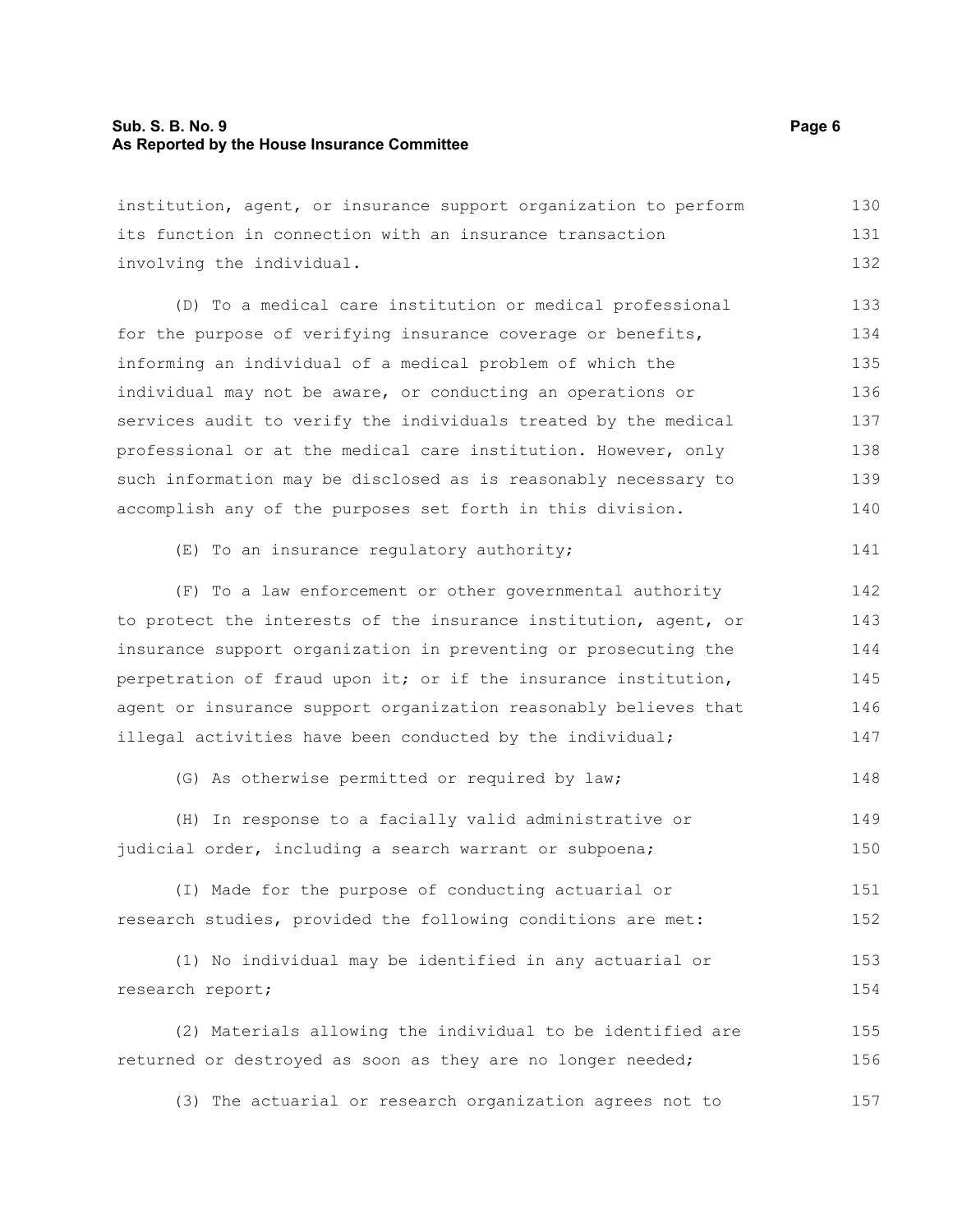#### **Sub. S. B. No. 9 Page 7 As Reported by the House Insurance Committee**

disclose the information unless the disclosure would otherwise be permitted by this section if made by an insurance institution, agent, or insurance support organization. 158 159 160

(J) To a party or representative of a party to a proposed or consummated sale, transfer, merger, or consolidation of all or part of the business of the insurance institution, agent, or insurance support organization, provided the following conditions are met: 161 162 163 164 165

(1) Prior to the consummation of the sale, transfer, merger, or consolidation, only such information is disclosed as is reasonably necessary to enable the recipient to make business decisions about the purchase, transfer, merger, or consolidation; 166 167 168 169 170

(2) The recipient agrees not to disclose the information, unless the disclosure would otherwise be permitted by this section if made by an insurance institution, agent, or insurance support organization. 171 172 173 174

(K) To a person whose only use of such information will be in connection with the marketing of a product or service, provided the following conditions are met: 175 176 177

(1) No medical record information, privileged information, or personal information relating to an individual's character, personal habits, mode of living, or general reputation is disclosed, and no classification derived from such information is disclosed; 178 179 180 181 182

(2) The individual has been given an opportunity to indicate that-he the individual does not want personal information disclosed for marketing purposes and has given no indication that-he the individual does not want the information 183 184 185 186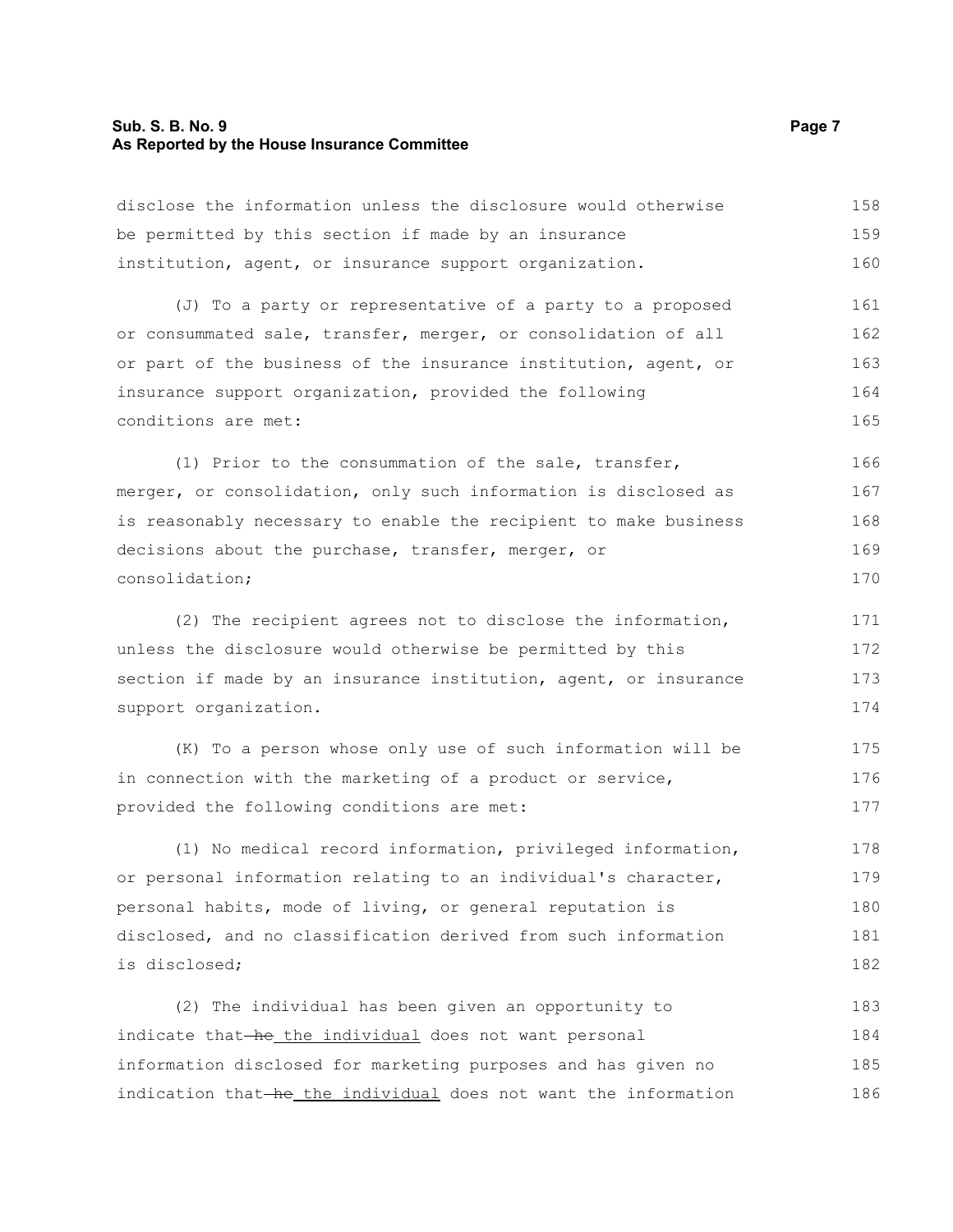### **Sub. S. B. No. 9 Page 8 As Reported by the House Insurance Committee**

| disclosed;                                                        | 187 |
|-------------------------------------------------------------------|-----|
| (3) The person receiving such information agrees not to           | 188 |
| use it except in connection with the marketing of a product or    | 189 |
| service.                                                          | 190 |
| (L) To an affiliate whose only use of the information will        | 191 |
| be in connection with an audit of the insurance institution or    | 192 |
| agent or the marketing of an insurance product or service,        | 193 |
| provided the affiliate agrees not to disclose the information     | 194 |
| for any other purpose or to unaffiliated persons;                 | 195 |
| (M) By a consumer reporting agency, provided the                  | 196 |
| disclosure is to a person other than an insurance institution or  | 197 |
| agent;                                                            | 198 |
| (N) To a group policyholder for the purpose of reporting          | 199 |
| claims experience or conducting an audit of the insurance         | 200 |
| institution's or agent's operations or services, provided the     | 201 |
| information disclosed is reasonably necessary for the group       | 202 |
| policyholder to conduct the review or audit;                      | 203 |
| (0) To a group policyholder as provided in section 3901.89        | 204 |
| of the Revised Code;                                              | 205 |
| (P) To a professional peer review organization for the            | 206 |
| purpose of reviewing the service or conduct of a medical care     | 207 |
| institution or medical professional;                              | 208 |
| $(P)$ (Q) To a governmental authority for the purpose of          | 209 |
| determining the individual's eligibility for health benefits for  | 210 |
| which the governmental authority may be liable;                   | 211 |
| $\frac{1}{2}$ (R) To a certificate holder or policyholder for the | 212 |
| purpose of providing information regarding the status of an       | 213 |
| insurance transaction;                                            | 214 |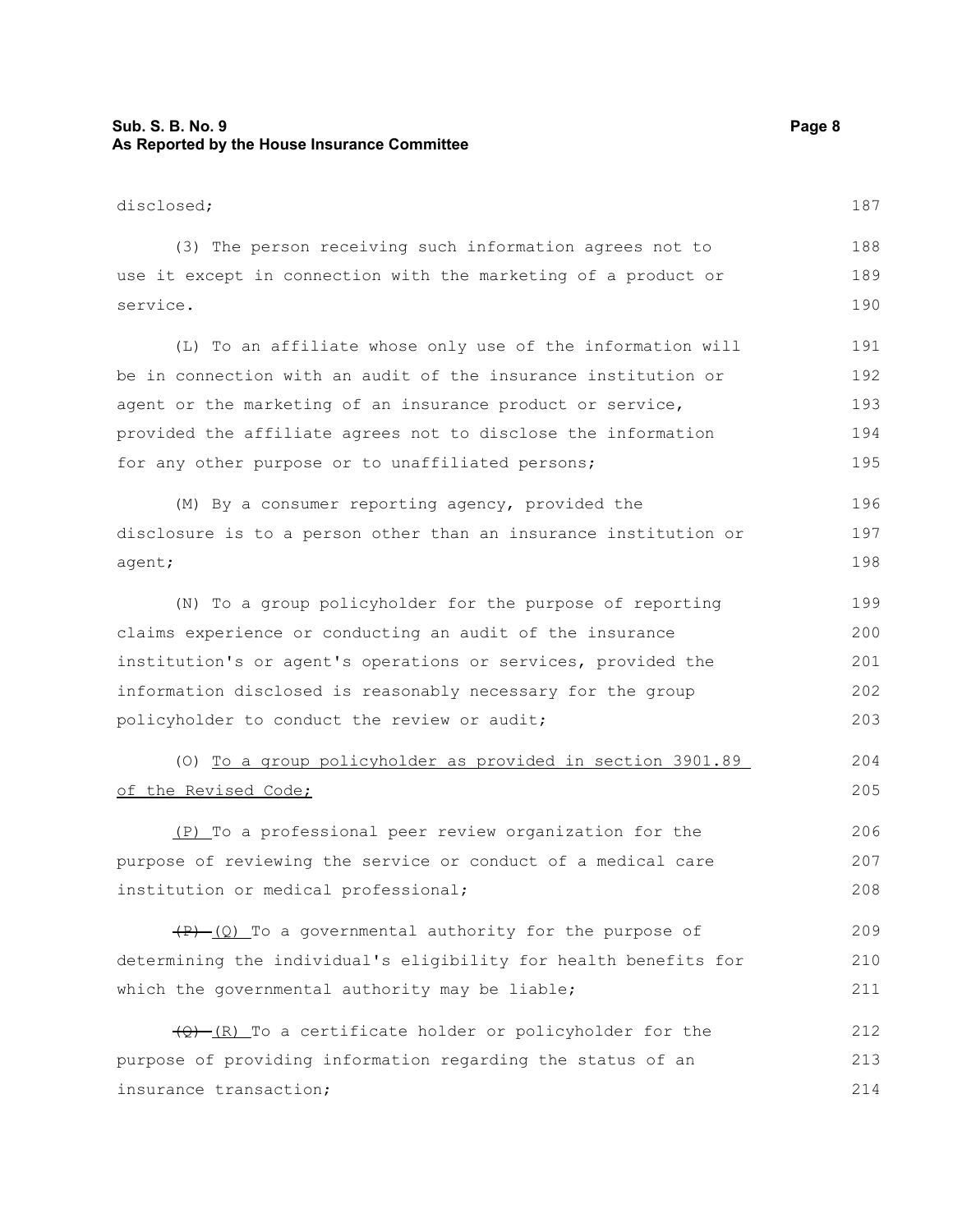#### **Sub. S. B. No. 9 Page 9 As Reported by the House Insurance Committee**

(R) (S) To a lienholder, mortgagee, assignee, lessor, or other person shown on the records of an insurance institution or agent as having a legal or beneficial interest in a policy of insurance, provided the following conditions are met: 215 216 217 218

(1) No medical record information is disclosed unless the disclosure would otherwise be permitted by this section; 219 220

(2) The information disclosed is limited to that which is reasonably necessary to permit such person to protect its interests in such policy. 221 222 223

**Sec. 4125.03.** (A) The professional employer organization with whom a shared employee is coemployed shall do all of the following: 224 225 226

(1) Pay wages associated with a shared employee pursuant to the terms and conditions of compensation in the professional employer organization agreement between the professional employer organization and the client employer; 227 228 229 230

(2) Pay all related payroll taxes associated with a shared employee independent of the terms and conditions contained in the professional employer organization agreement between the professional employer organization and the client employer; 231 232 233 234

(3) Maintain workers' compensation coverage, pay all workers' compensation premiums and manage all workers' compensation claims, filings, and related procedures associated with a shared employee in compliance with Chapters 4121. and 4123. of the Revised Code, except that when shared employees include family farm officers, ordained ministers, or corporate officers of the client employer, payroll reports shall include the entire amount of payroll associated with those persons; 235 236 237 238 239 240 241 242

(4) Provide written notice to each shared employee it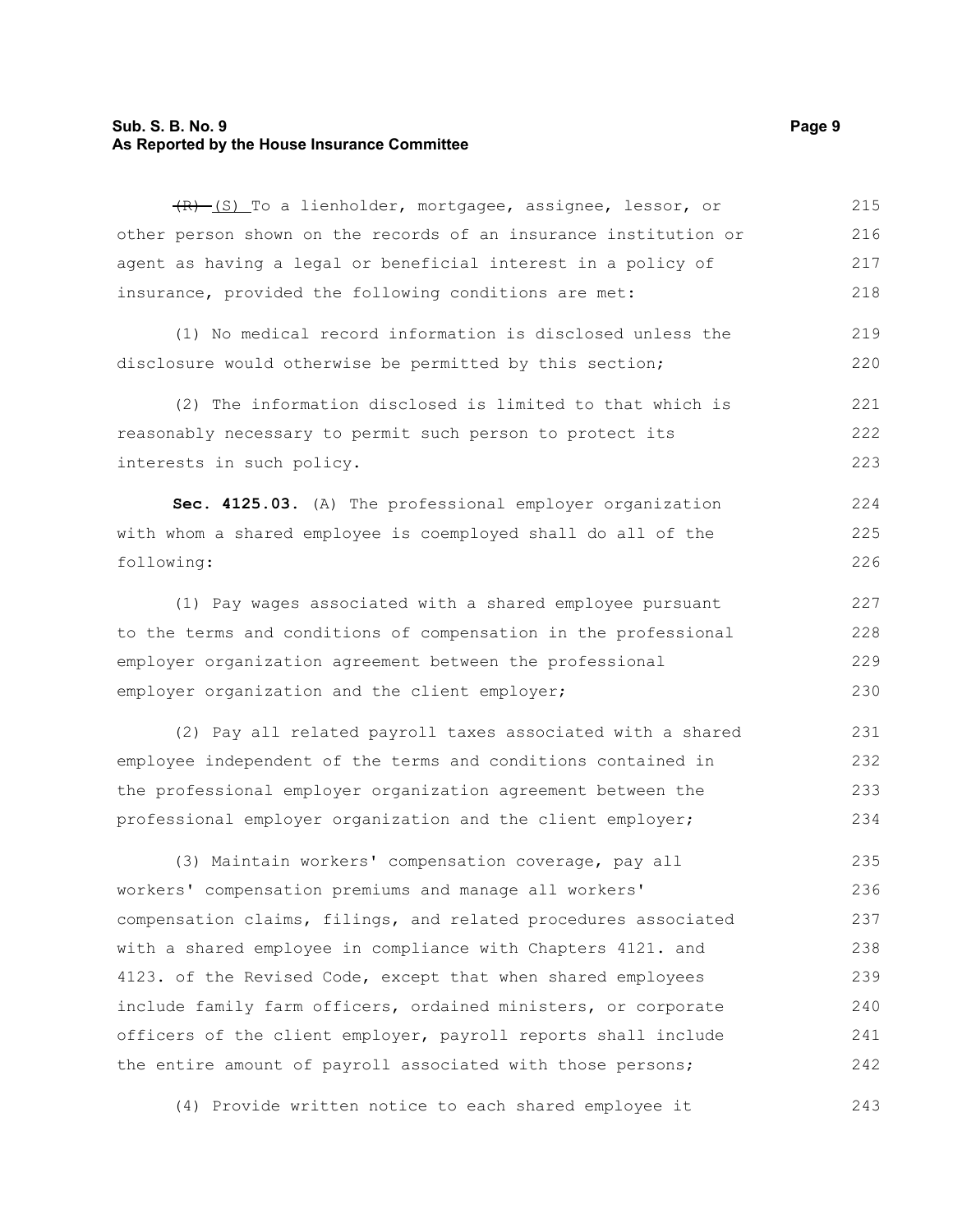### **Sub. S. B. No. 9 Page 10 As Reported by the House Insurance Committee**

| assigns to perform services to a client employer of the          | 244 |
|------------------------------------------------------------------|-----|
| relationship between and the responsibilities of the             | 245 |
| professional employer organization and the client employer;      | 246 |
| (5) Maintain complete records separately listing the             | 247 |
| manual classifications of each client employer and the payroll   | 248 |
| reported to each manual classification for each client employer  | 249 |
| for each payroll reporting period during the time period covered | 250 |
| in the professional employer organization agreement;             | 251 |
| (6) Maintain a record of workers' compensation claims for        | 252 |
| each client employer;                                            | 253 |
| (7) Make periodic reports, as determined by the                  | 254 |
| administrator of workers' compensation, of client employers and  | 255 |
| total workforce to the administrator;                            | 256 |
| (8) Report individual client employer payroll, claims, and       | 257 |
| classification data under a separate and unique subaccount to    | 258 |
| the administrator;                                               | 259 |
| (9) Within fourteen days after receiving notice from the         | 260 |
| bureau of workers' compensation that a refund or rebate will be  | 261 |
| applied to workers' compensation premiums, provide a copy of     | 262 |
| that notice to any client employer to whom that notice is        | 263 |
| relevant.                                                        | 264 |
| (B) The professional employer organization with whom a           | 265 |
| shared employee is coemployed shall provide a list of all of the | 266 |
| following information to the client employer upon the written    | 267 |
| request of the client employer:                                  | 268 |
| (1) All workers' compensation claims, premiums, and              | 269 |
| payroll associated with that client employer;                    | 270 |
| (2) Compensation and benefits paid and reserves                  | 271 |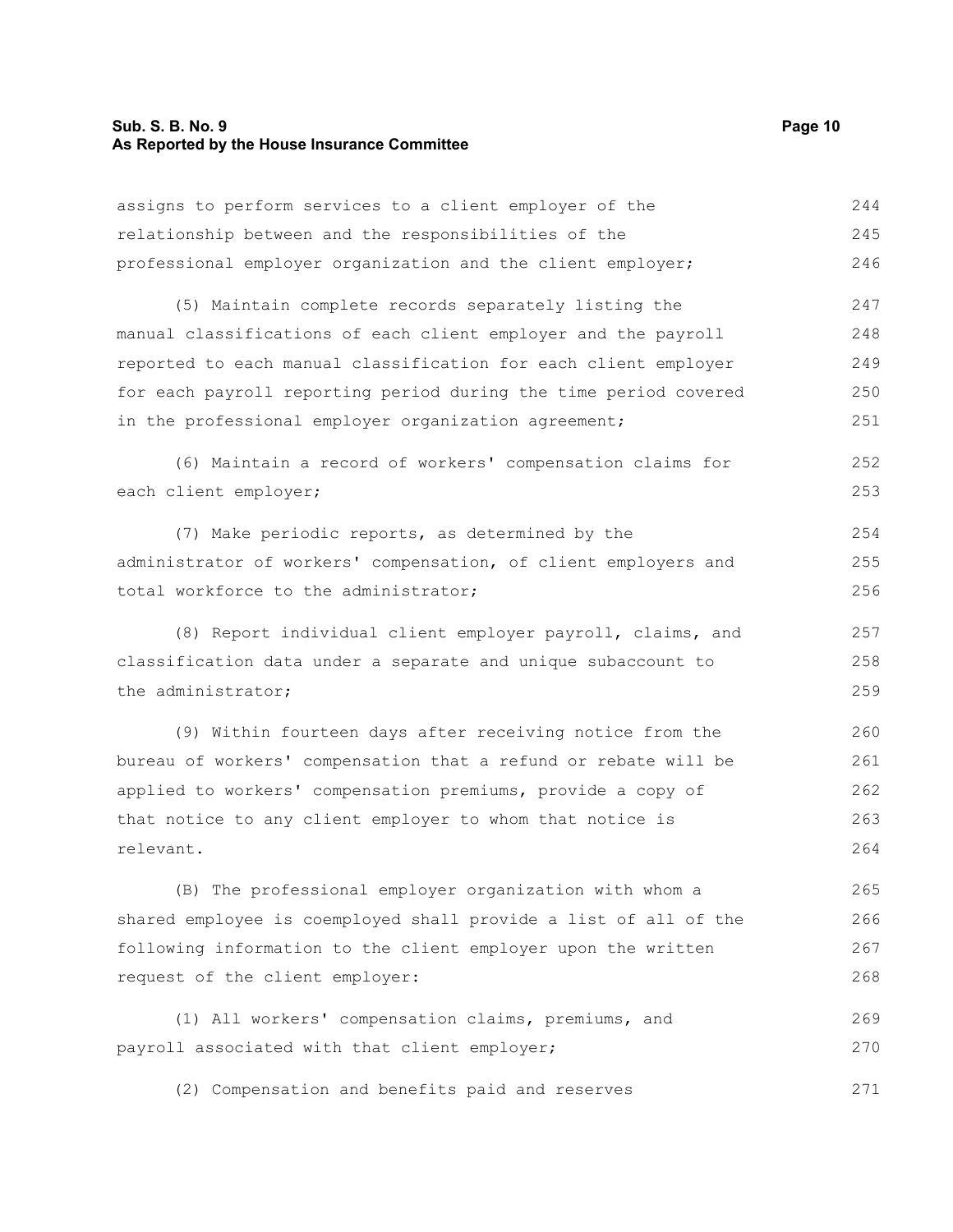#### **Sub. S. B. No. 9 Page 11 As Reported by the House Insurance Committee**

established for each claim listed under division (B)(1) of this section;

(3) Any other information available to the professional employer organization from the bureau of workers' compensation regarding that client employer.

(C)(1) A professional employer organization shall provide the information required under division (B) of this section in writing to the requesting client employer within forty-five days after receiving a written request from the client employer. 277 278 279 280

(2) For purposes of division (C) of this section, a professional employer organization has provided the required information to the client employer when the information is received by the United States postal service or when the information is personally delivered, in writing, directly to the client employer. 281 282 283 284 285 286

(D) Except as provided in section 4125.08 of the Revised Code and unless otherwise agreed to in the professional employer organization agreement, the professional employer organization with whom a shared employee is coemployed has a right of direction and control over each shared employee assigned to a client employer's location. However, a client employer shall retain sufficient direction and control over a shared employee as is necessary to do any of the following: 287 288 289 290 291 292 293 294

```
(1) Conduct the client employer's business, including
training and supervising shared employees;
                                                                            295
                                                                            296
```
(2) Ensure the quality, adequacy, and safety of the goods or services produced or sold in the client employer's business; 297 298

(3) Discharge any fiduciary responsibility that the client employer may have; 299 300

272 273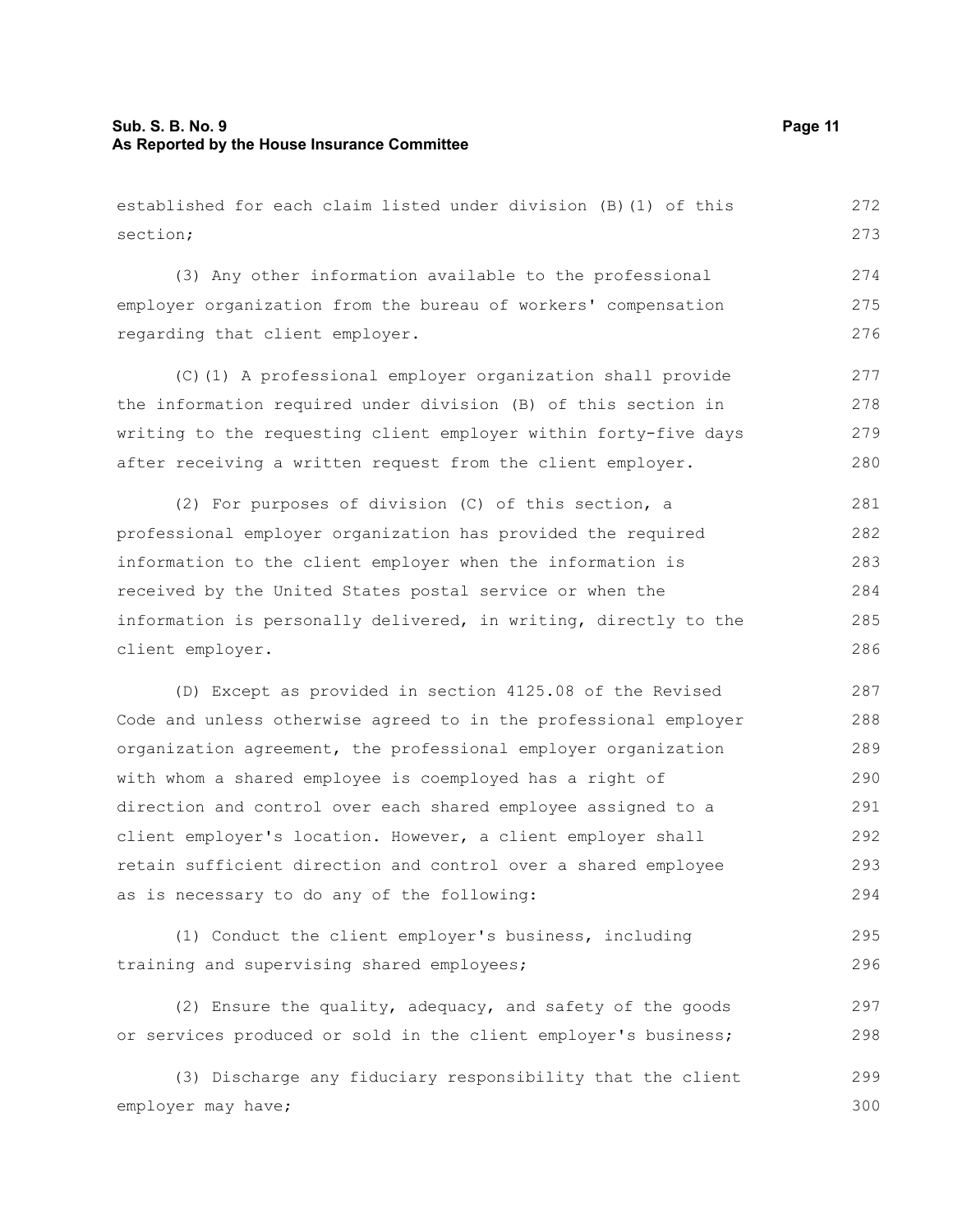#### **Sub. S. B. No. 9 Page 12 As Reported by the House Insurance Committee**

(4) Comply with any applicable licensure, regulatory, or statutory requirement of the client employer. 301 302

(E) Unless otherwise agreed to in the professional employer organization agreement, liability for acts, errors, and omissions shall be determined as follows: 303 304 305

(1) A professional employer organization shall not be liable for the acts, errors, and omissions of a client employer or a shared employee when those acts, errors, and omissions occur under the direction and control of the client employer. 306 307 308 309

(2) A client employer shall not be liable for the acts, errors, and omissions of a professional employer organization or a shared employee when those acts, errors, and omissions occur under the direction and control of the professional employer organization. 310 311 312 313 314

(F) Nothing in divisions (D) and (E) of this section shall be construed to limit any liability or obligation specifically agreed to in the professional employer organization agreement. 315 316 317

 (G) A professional employer organization may elect to file federal payroll taxes entirely under the tax identification number of the professional employer organization or entirely under the tax identification number of each client employer. All of the following apply to a professional employer organization that elects to file federal payroll taxes entirely under the tax identification number of each client employer: 318 319 320 321 322 323 324

 (1) The professional employer organization shall remain liable for all wages and payroll taxes associated with shared employees, regardless of whether the professional employer organization receives payment from the client employer. 325 326 327 328

 (2) The professional employer organization shall include 329